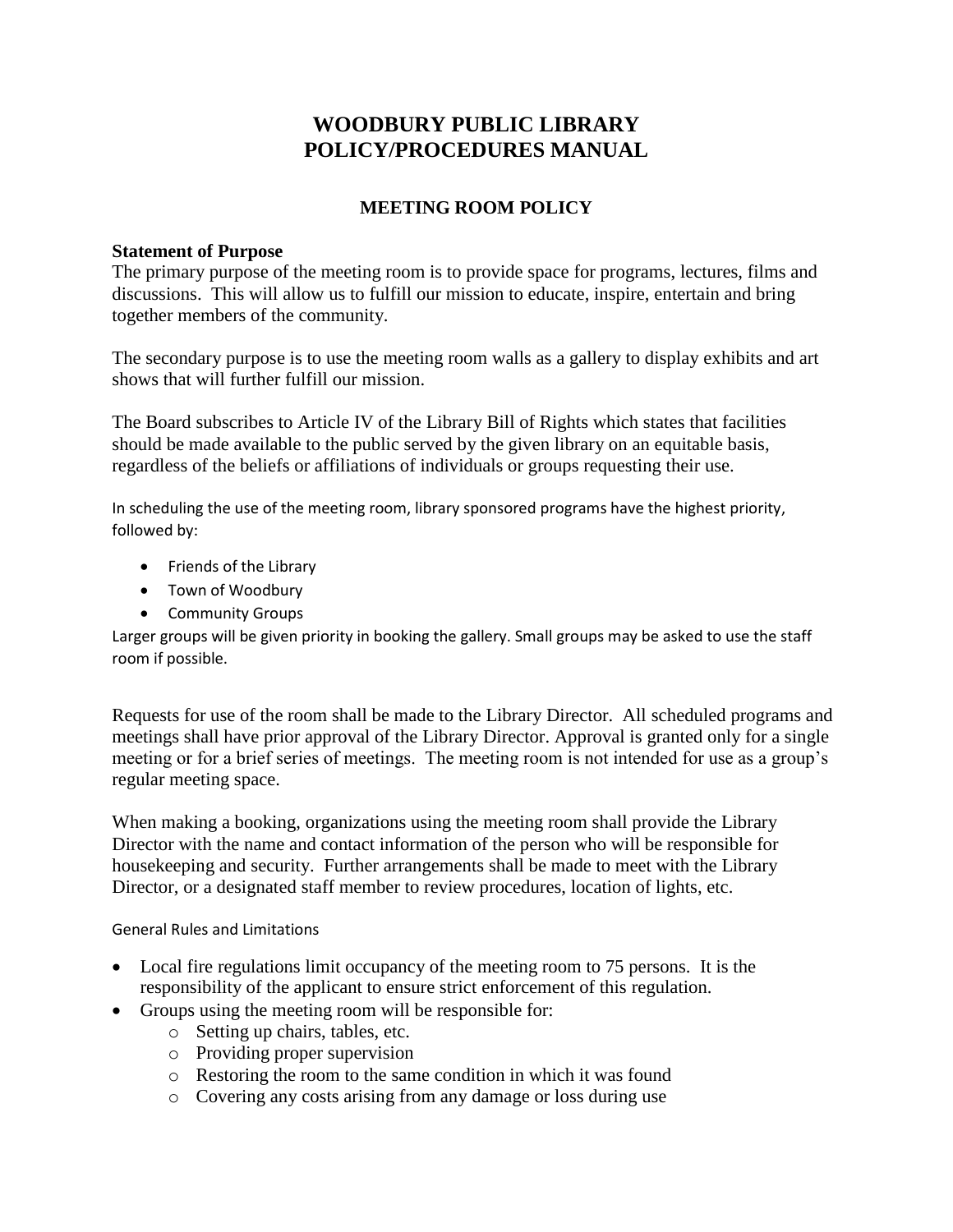- No cell phone usage anywhere in the Meeting Room/Gallery.
- No commercial business may be conducted in the Library.
- No smoking anywhere in the library building.
- Kitchen facilities may be used as a serving station for beverages and light refreshments with specific approval of the director. Wine may be served during refreshment periods with prior approval of the Library Director.
- No cooking or use of microwave oven is allowed without staff supervision.
- All food, beverages, equipment, materials, supplies, and garbage shall be removed from the facilities immediately after the event.
- The Gallery/Meeting Room when not occupied with programs or meetings is open for visitors to view exhibits. Viewers and patrons may sit in the chairs provided, but furniture in the gallery is to be moved by staff only.
- No material may be affixed to wall surfaces or tackboards without prior permission.
- Upon advance request to the Library Director the library's slide projector or video projector may be made available, providing suitable arrangements can be made for operation of the equipment.
- Use of the video projector is subject to operation by a Friends volunteer or trained member of the library staff. The video projector is for use in the library only, i.e., it may not be loaned for use outside the building.
- Groups using audio-visual aids are responsible for adhering to current copyright laws.

The library is not responsible for articles left on the premises after a meeting or for damage to equipment, etc. brought in by a group.

No fees are charged for use of the rooms during library hours. However, donations to the library are encouraged. Meetings and programs held during evening hours shall adjourn by not later than 8:45 P.M. in order to give library staff opportunity to conduct required closing procedures.

Approval for meetings to be held when the library is closed shall be granted by the Library Director only under unusual circumstances and generally only to organizations that have demonstrated prior responsible use of the meeting room, provided that appropriate arrangements can be made for securing the building at the end of such a meeting.

Meetings of Town Commissions requested by the First Selectman's office may take place when the library is not open. The Commission's clerk, or other designated individual, shall review security and housekeeping regulations with the Library Director prior to a meeting.

## **Prohibited Uses**

The meeting room may not be used:

- For meetings at which an admission is charged except when a fee is necessary for special supplies.
- For meetings which are not open to the general public
- By an individual for personal profit, aggrandizement or advertisement